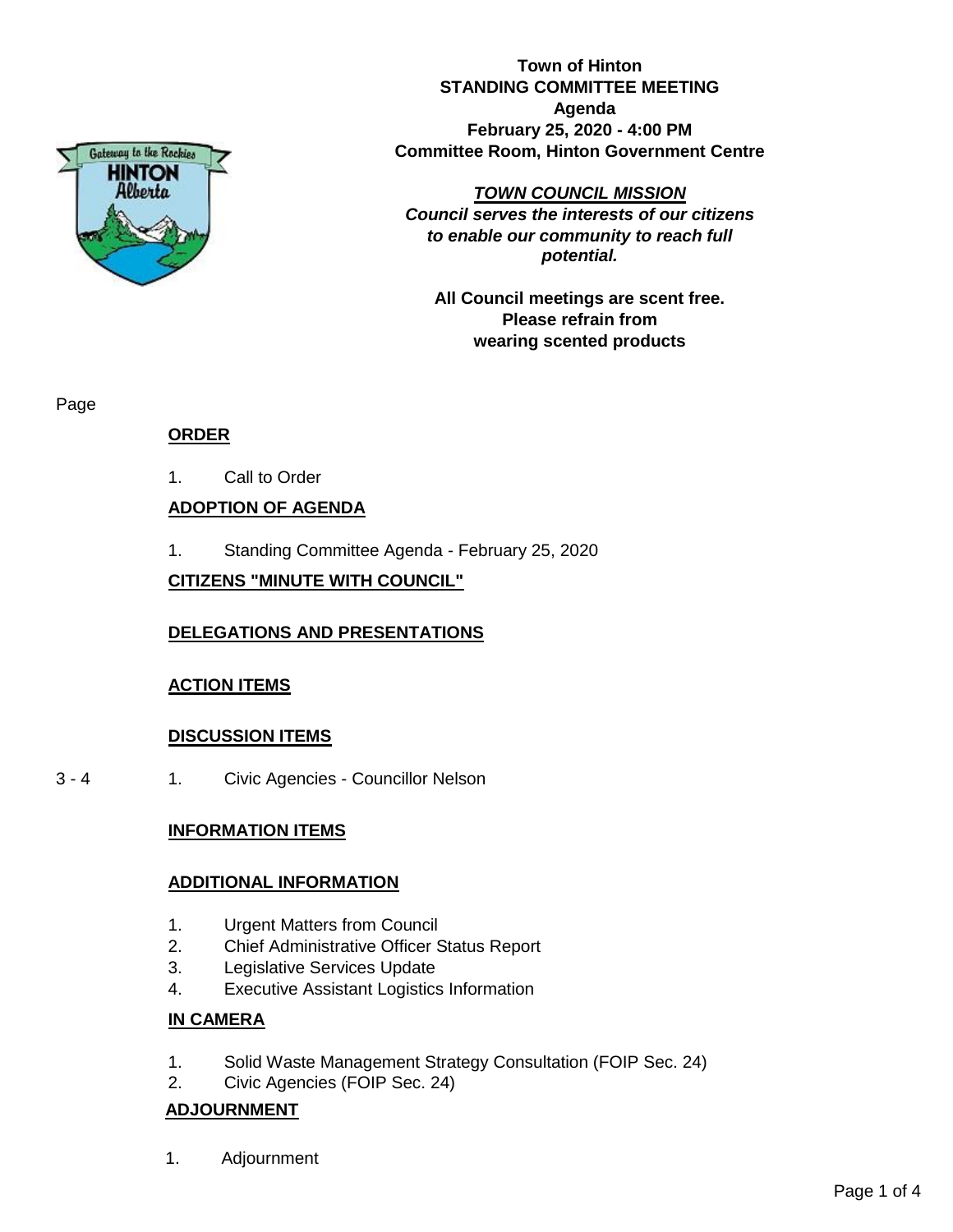

# **TOWN OF HINTON**

#### DATE: REGULAR MEETING OF February 25, 2020

#### RE: **CIVIC AGENCIES FUNDING**

Each year, outside agencies, non-profits, and organizations receive funding from the Town of Hinton to support operations, services, or agreements. These funding requests and allocations were considered on an individual basis, and were compiled into a grouping named "Civic Agencies" to allow Council to review the amounts during budget deliberations. Though there are no formal criteria for the allocation of these funds, overall these groups provide or support services to the community.

The chart below includes amounts approved for 2019, and the starting point for 2020:

|                                             | 2019          |            |
|---------------------------------------------|---------------|------------|
| <b>CIVIC AGENCIES</b>                       | <b>Budget</b> | 2020       |
|                                             | \$            | \$         |
| <b>Transfer from Reserves</b>               | 54,045        | 120,000    |
| <b>Revenue</b>                              | 54,045        | 120,000    |
| <b>Partnerships/Agreements</b>              |               |            |
| <b>Chamber of Commerce</b>                  | 22,200        | 22,200     |
| Airport                                     | 100,000       | 120,000    |
| <b>Expense</b>                              | 122,200       | 142,200    |
| <b>Shared Services</b>                      |               |            |
| <b>Hinton Mountain Bike Association</b>     | 15,000        | 15,000     |
| <b>Foothills Recreation Management Asso</b> | 20,000        | 20,000     |
| <b>Expense</b>                              | 35,000        | 35,000     |
| <b>Other Groups</b>                         |               |            |
| <b>Hinton Historical Society</b>            | 75,000        | 75,000     |
| Hinton Performing Arts Society (PATH)       | 82,300        | 55,000     |
| <b>Fohn Festival</b>                        | 8,200         | 8,200      |
| <b>Expense</b>                              | 165,500       | 138,200    |
| <b>Grant Program</b>                        |               |            |
| <b>Expense</b>                              | 54,045        | 120,000    |
| <b>Donations and Scholarships</b>           |               |            |
| Donations                                   | 7,300         |            |
| <b>STARS</b>                                | 20,000        | 20,000     |
| Youth Council Scholarships                  |               | 4,000      |
| <b>Expense</b>                              | 27,300        | 24,000     |
| <b>Total Expense</b>                        | 404,045       | 459,400    |
| <b>Amount Required By Taxation</b>          | 350,000       | $-339,400$ |
|                                             |               |            |